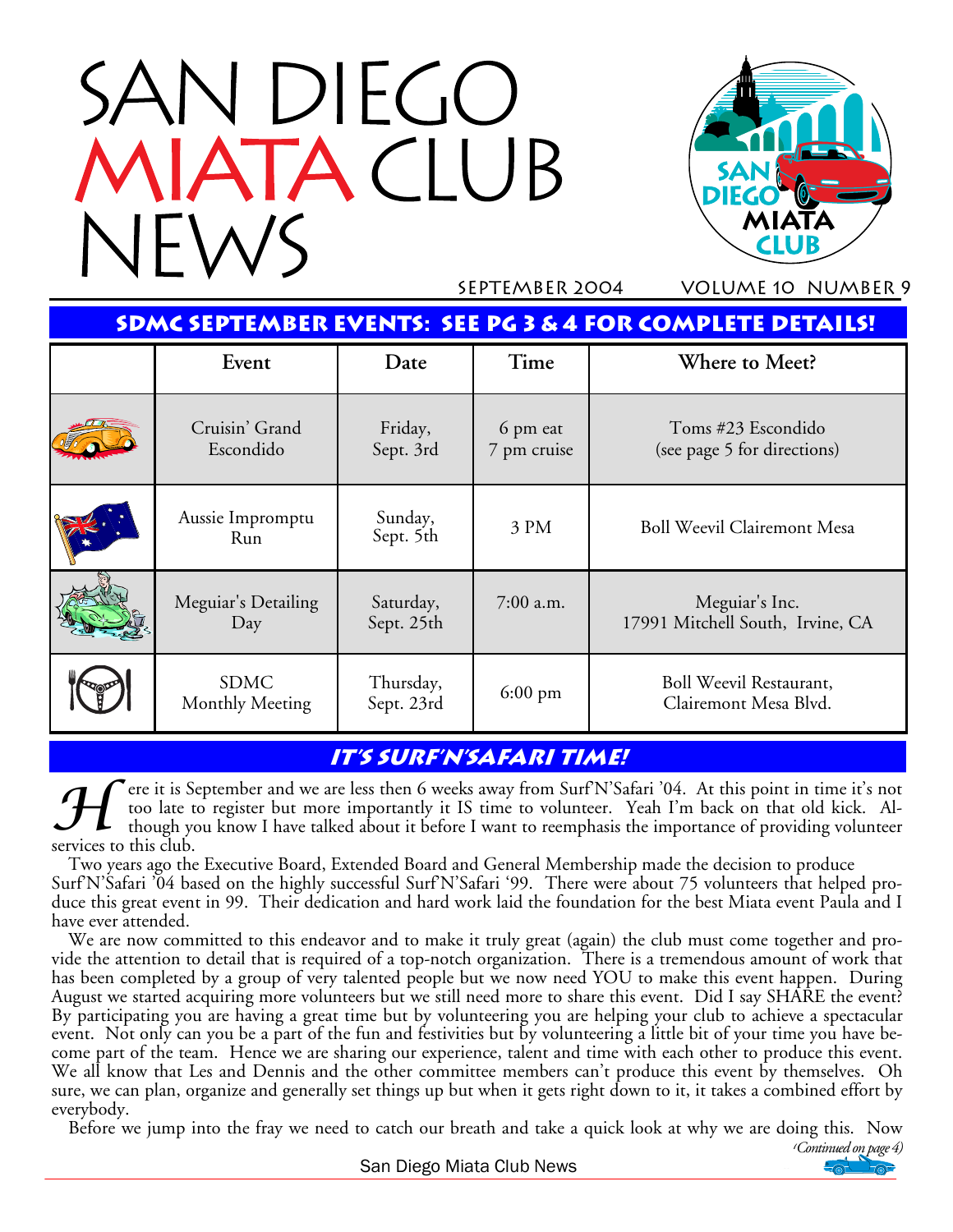#### **Download Instructions SDMC Membership List**

C urrently approximately 94% of our<br>Internet. This capability allows you, as a club member, access to Yahoo groups. What's so special about Yahoo Groups? This gives us access to all the SDMC email, photo catalogs, and list information. On this site we offer club members a membership list that includes, name (both member and SO), phone number (this field is blank if you request it), car year, car color, license plate, and home city (NOT address or zip). This information is available to members ONLY! To access this information you MUST acquire (FREE!) a Yahoo Group account. Once you have this account setup do this:

1. Go to http://groups.yahoo.com/ (on left, top of screen you will see sign in section, logon here with name and password) note; most browsers will allow you to save this location with your password and login name. Bookmark this location and everything will be automatic after this point in time.

2. In the upper left corner you will see a section that says "My Groups." Put your cursor on SDMC-LIST and single click the left mouse button.

3. You are now on our group site. You can get to email, photos and other sources. In this case, look in the upper left section and place your cursor over "Database" and single click.

4. You are now in the Database section and you will see a list of available club databases. Single click on the desired database (most current as of this instruction is "July 2003 SDMC Membership Roster.")

5. You are now in the database and you will see a list of all club members. To sort (alphabetize by last name), single click on the field labeled "Last Name." You can sort on any other field you desire.

6. To print; single click on "Printable Report." On your browser go to "File" (upper left corner) and single click. This will drop a pull down menu of file functions. Near the bottom of the drop down menu you will see "Print." Single click this command.

7. A print menu will pop up giving you access to your printer controls (this presupposes that you have a printer hooked up to your computer).

Once your printer is configured to your liking, single click on the "OK" or "Print" button.

8. Voila! you now have 17 (or so) pages of the SDMC Membership Roster.

#### **Newsletter Team**

EUNICE BAUMAN, Editor-in-Chief newsletter@sandiegomiataclub.org

LAURIE WAID, Layout Editor BRENDA KAY, Features Editor TOM SPRAGUE, Member Profiles SCOTT LEWIS, Tech Editor STEVE WAID, Events Editor DYANNA SMITH Mailing Coordinator BARRY BILLINGSLEY, Ads Editor TOM SPRAGUE, TED KESLER & ROBIN FAIRCLOTH, Proof Readers

Digital copies provided by:

Banners

Trade shows 858-486-6771



13000 Danielson St., Suite G Poway, CA 92064 Fax 858-486-6779 signup7@aol.com

#### **Mission statement**

 $\mathcal{T}$  he purpose of the club is to promote the enjoyment of, and enthusiasm for, one of the world's most exciting sports cars the Mazda Miata.

Owning and driving a Miata is one of life's great pleasures, and adding the company and camaraderie of like-minded enthusiasts only enhances the experience. Won't you join the fun as we enjoy the beauty of San Diego County from the seat of a very special little roadster?

#### **Let's have fun driving our Miatas!**

The SAN DIEGO MIATA CLUB has established a dedicated World Wide Web Home Page at: www.sandiegomiataclub.org

Dedicated 24-hour voice message line: (619) 434-2007 P.O. Box 421506 San Diego CA 92142-1506

#### **Board of Directors**

Executive Board President STEVE KENNISON (858) 271-8498 president@sandiegomiataclub.org

Vice President BRUCE LEWIS (619) 447-0930 vicepresident@sandiegomiataclub.org

**Secretary** SUE HINKLE (760) 735-9456 secretary@sandiegomiataclub.org

Treasurer ROZ SCOTT (760) 789-3872 treasurer@sandiegomiataclub.org

Administrative Board Membership JUDY RYAN (619) 434-2007 membership@sandiegomiataclub.org

Events Coordinator STEVE WAID (760) 432-0727

events@sandiegomiataclub.org

Club E-mail Postmaster BOB KLEEMAN postmaster@sandiegomiataclub.org

Webmaster DAN GARCIA webmaster@sandiegomiataclub.org

Club Regalia<br>VERONICA DIDIER regalia@sandiegomiataclub.org

Newsletter EUNICE BAUMAN (619) 449-4535 newsletter@sandiegomiataclub.org

To send e-mail to all members of the board: board@sandiegomiataclub.org

#### **Notices**

The SAN DIEGO MIATA CLUB is a nonprofit California corporation. The SAN DIEGO MIATA CLUB NEWS is the monthly newsletter of the SAN DIEGO MIATA CLUB. Use of articles or stories by other Miata clubs is hereby granted, provided proper credit is given.

Submissions to the newsletter are welcomed and encouraged. When possible, please e-mail your submissions to the newsletter editor. Submissions may also be mailed to the club's post office box.

Submission deadline is the 15th of each month. Editor reserves the right to edit all submissions.

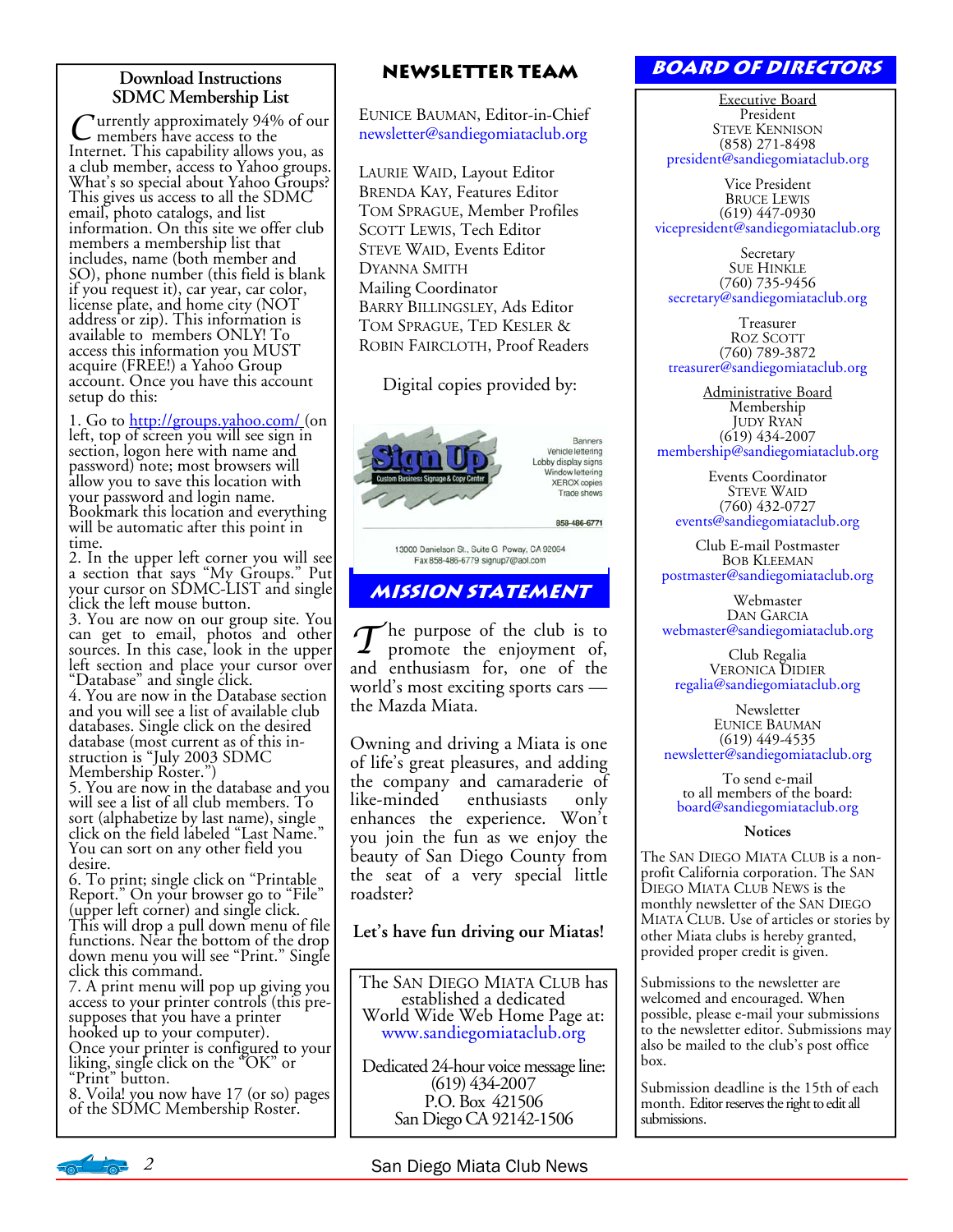## **September sdmc Events**

#### **Cruisin' Grand Friday, September 3 6PM eat, 7 PM Cruise** Steve & Laurie Waid 760-432-0727 or <u>swaid@cox.net</u>

 Last chance in 2004 to experience Cruisin' Grand. Every Friday night from April through September, Escondido opens up Grand Avenue for cruising. On the first Friday of every month, San Diego Miata Club members meet at Tom's #23 at 6 pm to eat before leaving at 7 pm to cruise Grand. After taking Grand a couple of times we park and then walk Grand. You will see Hot Rods, Street Rods, Muscle Cars, Restorations, Motorcycles and more. A fun "Blast from the Past."

 Tom's #23 is located on the Southwest corner<br>of Centre City of Centre Parkway and 5<sup>th</sup> Street. Exit on Centre City Parkway from Interstate 15.





**Aussie Impromptu Sunday, September 5, 2004 3 PM** 

Meet at Boll Weevil in Clairemong Mesa (where we have our Monthly Meetings)

Jean Cook from Australia will be visiting San Diego and staying with Ed and owner and would love to "play" with some SDMC Miata enthusiasts. Therefore a planned impromptu seems to be in order.

At the meeting location we will decide where we will go and what we will do. It always includes some of San Diego County's twistiest roads, and EATING.

By starting in the late afternoon, we should be able to guarantee ourselves some comfortable driving conditions. Come and be a part of the decision making, and help Jean "feel at home in a foreign land." Remember… they don't speak English "down under," they speak Australian.

**Meguiar's Detailing Day Saturday, September 25, 2004 7:00 a.m. Meguiar's Inc.**  17991 Mitchell South, Irvine, CA 714.809.2628

CONTACT(S):Ken Hurd or Steve Waid Donuts and coffee at 8:30am; class starting at 9:00am.

Are you ready to learn more about detailing your car and how Meguiar's products can help you? Well here's our chance.

The class will involve hands on demonstrations that will include Meguiar's five step paint care cycle, Meguiar's Consumer line of products including the NEW NXT Generation line, Meguiar's Professional line including Nikken Finishing papers, Compounds,

Cleaner/Polishes, Pure Polishes and Paint Protectants, as well as using Meguiar's foam pad technology and you will learn techniques for using your hands, rotary buffers and the Porta Cable Dual-Action Polisher.

Not only will we learn all these wonderful things, but we each participant will receive a Meguiar's Gift Bag.

What an opportunity this is for the members of SDMC!

Due to the limited size of the Meguiar's facility, we are only able to have 30 cars/people. I have been asked to stress the 30 people part due to the limited space - couples are welcome, but please make sure that who you bring will truly enjoy this event and will benefit from it. Otherwise, please allow the spaces to be taken by those with cars who want to learn about the Meguiar's product line.

#### DIRECTIONS:

We will caravan from the Oceanside McDonalds at 7 am. That will give us time to get to the Meguiar's facility in Irvine in

time for the donuts. Exit Interstate 5 at Oceanside Blvd, one exit north of Highway 78. If traveling north on I5 the off ramp will "dump" you right into McDonalds.



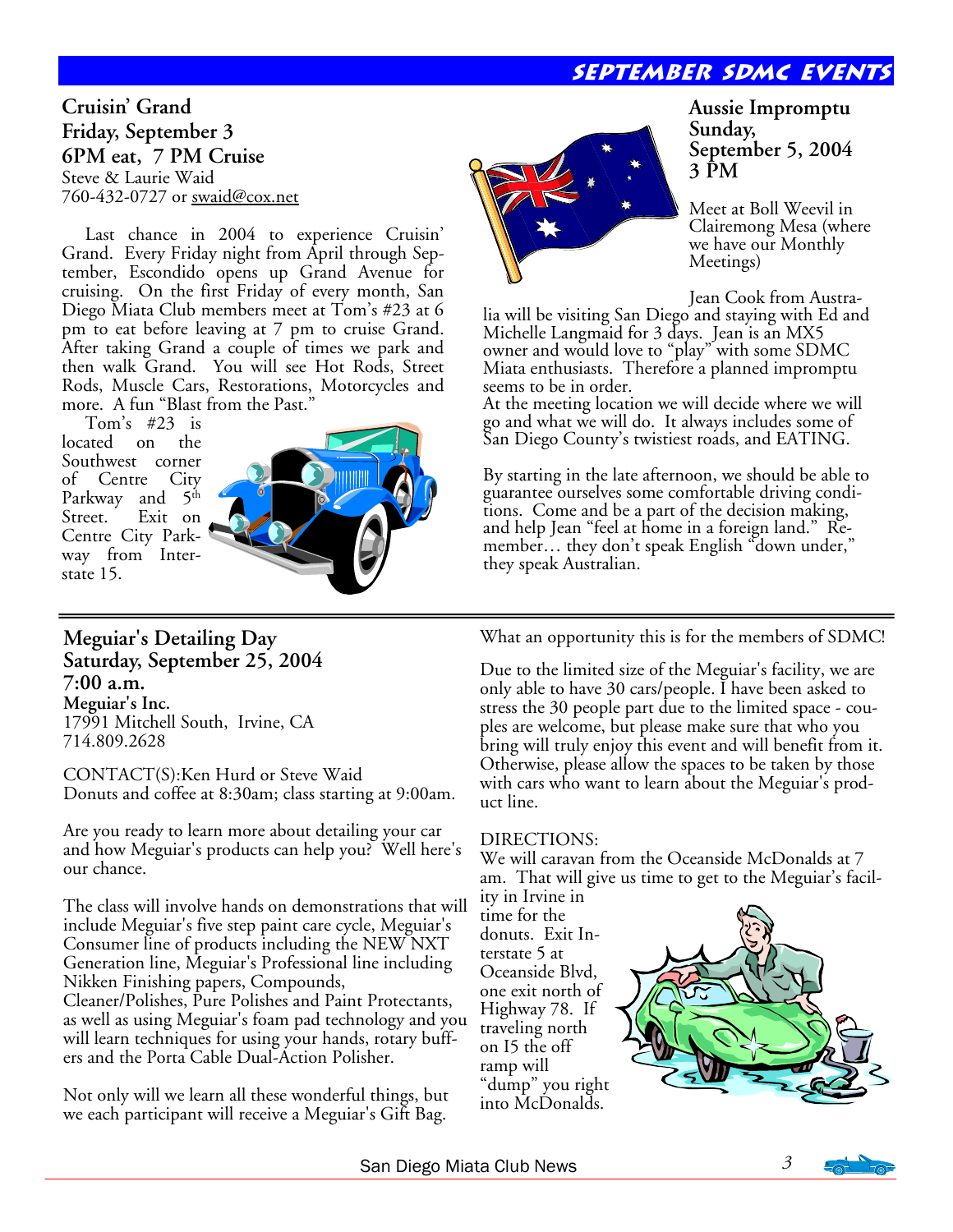# **Upcoming Events**

**SDMC Monthly Meeting Thursday, Sept 23, 2004 6 PM at Boll Weevil**  9330 Clairemont Mesa Blvd. SD (858)571-6225 **(meeting starts at 7 PM)** 

This event is the single best way to meet your fellow club members, ask questions, and share stories. Come eat and chat with your Miata friends, ask "car stuff" questions, then get the scoop on what's happening with the Club at 7 PM.



### **SAMOA Scrabble Scramble Fri-Sat, Sept 24th-25th, 2004**

SAMOA is now taking registrations for the 2004 SAMOA Scrabble Scramble.

Don't miss your chance to participate in the Sept. 25th Scrabble Scramble.

### **SNS 2004 "Lookie-Lou Run" Sunday, October 3 Save the date and watch for details!**



 On Sunday, October 3, you will have an opportunity to get a "sneak peek" at the beautiful venue at Pala Resort, base for SNS 2004. Larry and Annette Dennstedt will lead a fun run from Escondido to the facility as a prelude to the "training session" for volunteers who will need to know what's what and where's where.

 Once we arrive at Pala Mesa, there will be a tour of the sites for our banquets, dancing, mariachis, vendor mall, staging area for the many road rallies, the swimming pool and golf course. This will be followed by lunch, of course.

 You need not be a Surf 'N" Safari '04 volunteer to come and share the fun. (It's not too late to sign up as a volunteer). Remember, volunteers do not have to be paid registrants of SNS '04 to assist with this major club<br>event. However, participation in events (such as the road rallies, the banquets, the dancing and other scheduled activities) is limited to paid registrants.

 All volunteers will receive a FREE tee shirt. This is a special SNS '04 tee shirt different from the event participation shirt, exclusive for volunteers. To volunteer, contact Brenda Kay at BrendaKay100@yahoo.com



Hurry! This event was a sell-out last year. Participation is limited to 44 cars and we expect to have lots of outof-town Miata enthusiasts join us for the fun. Also, Mazda is sponsoring the awards dinner, making this rally one of the best deals around.

For more information and the registration form, go to: http://www.samoa.org/samoa4a.cfm?link=332

### **Prez Message—continued from page 1...**

that's a really good question. We certainly don't do it for the money since we are all volunteers. Maybe we want the club to have more money to provide more for the club membership? Remember in 1999 that any extra money was donated to the Wild Animal Park. The policy this year is that there will be NO COMPS. This means that everybody (including El Presidente) has to pay his or her own way. So obviously doing this for the money is not of prime importance. So why put on this event, face the stress, hard work and sometimes disappointments? In a word, family. This is the greatest group of people I have ever had the pleasure to associate with. Strange that a little car can bring people together in such a dramatic way. I, for one, volunteer because I hope to give back a little of the fun, camaraderie and sense of belonging that I have acquired by being part of this club. There is one caveat to all this and that is to belong to a family you need to participate and help it grow. No way am I implying that this is a perfect group but then again what family is perfect? So become part of our family, participate, help us grow, give of yourself. Join in on the fun, sometimes work, and occasional heartbreak. Be part of the San Diego Miata Club family, volunteer yourself to help make this an event that will equal…nay surpass the SNS99 event.

 And for those of you that take on this commitment and because we want to say thanks, each volunteer will receive a beautiful T-shirt with the SNS logo on the front and "EVENT STAFF" on the back. And guess what color the shirt is? (hint, NOT the color of Obiwaid's cars.) So give Brenda Kay a call or email, or contact one of the SNS board members or contact one of the Elected Board members. And just as a final Point of Contact, please email SNS04@san.rr.com.

Warm Regards, Steve "Nails" Kennison President, San Diego Miata Club

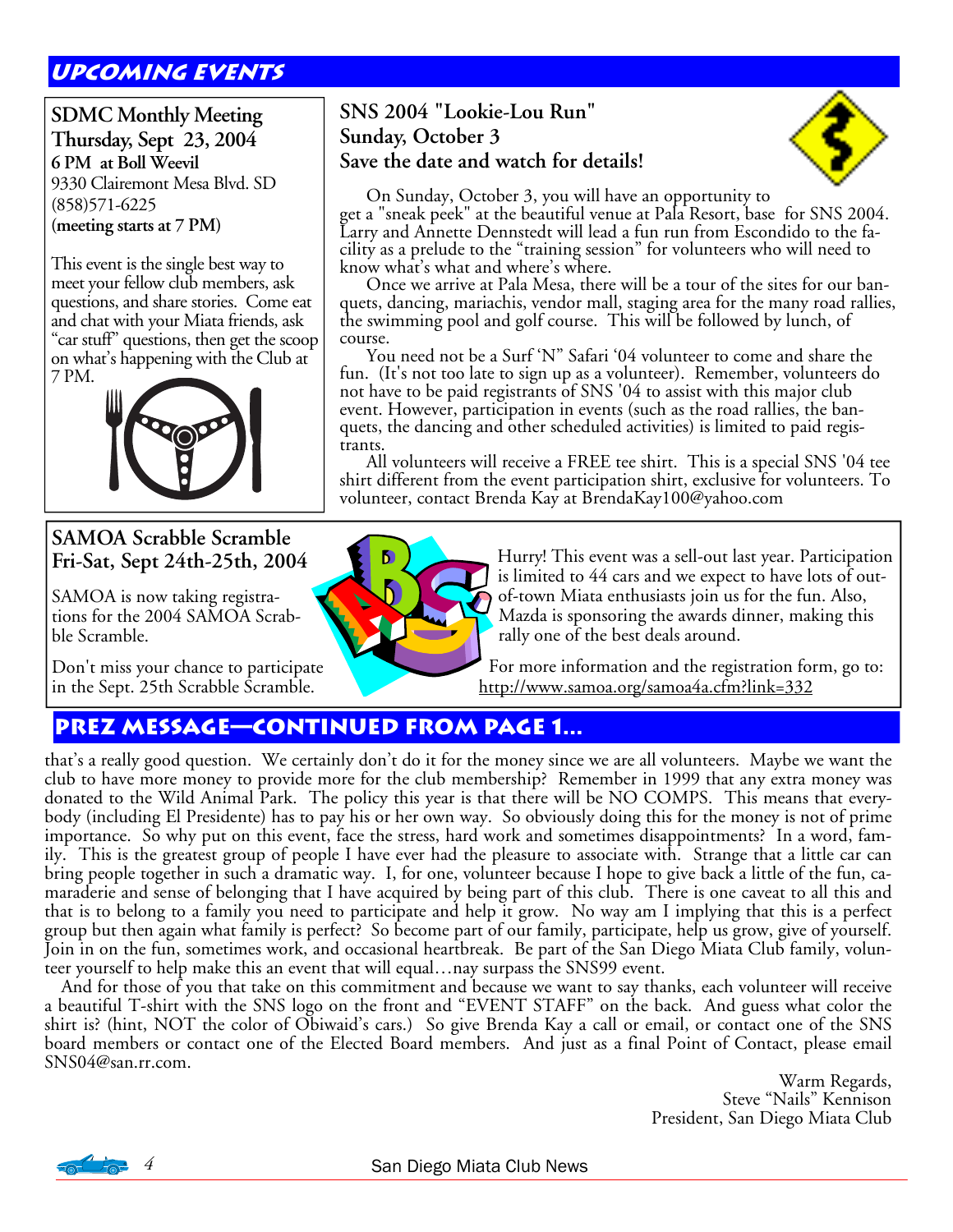### **"Come for the Meal. Stay for the Dessert" - by les smith**

You've read and heard the Baker's Square restaurant advertising mantra "Come for the Meal. Stay for the Dessert." A variation for Miata club members might be "Join for the Fun and Fellowship. Stay for the Discounts."

Member savings offered by advertisers in this newsletter have enabled us to recover our \$25 bargain-basement membership fee in both of the past two months.

In July, "the card" reduced the cost of a full detailing at Professional Car Care Products & Accessories by \$40. And a \$134 repair bill at Cush Mazda was reduced to \$112 when I requested the club discount.

Suggestion: remove the back page from a past issue of the newsletter and place it in the glove box of your Miata. That way, the list of vendors who support the club with their advertising will be at hand as a guide when your Miata needs any of their services or when you're settling the bill. Zoom zoom.



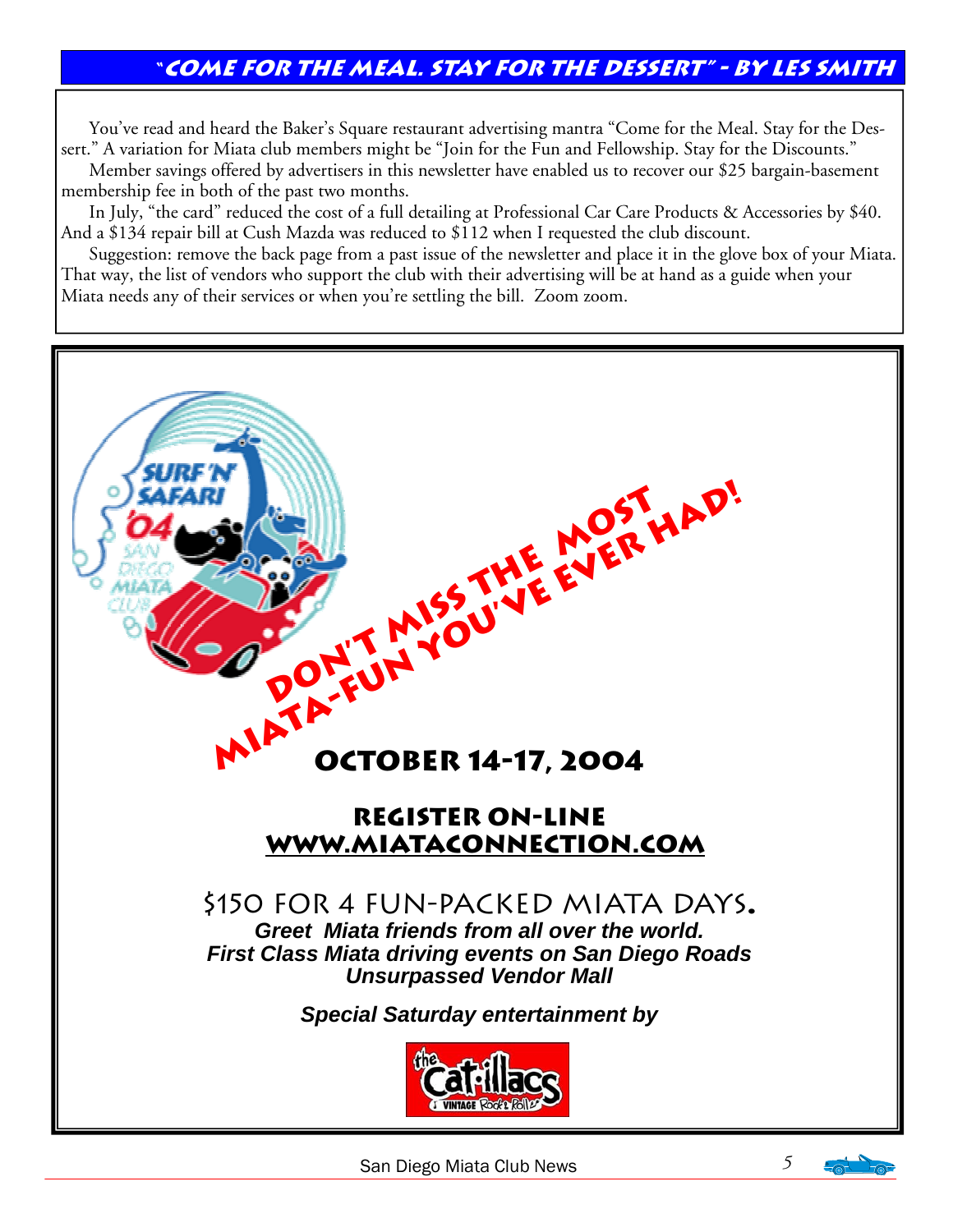#### **Member's profile: Dave & Stephanie Shabestari— by tom Sprague**

W e all know the Miata is a really fun car to<br>machine's awesome reliability.<br>How shout this A 1990 A peckeds that has gun for drive. But there is an added bonus in the little **Follow** machine's awesome reliability.<br>How about this? A 1990 A package that has run for 88,000 miles with very few demands. It does have new<br>tires, oil changes, filters, new front brake pads, a battery, the usual timing belt change and last month a section of the exhaust from the manifold to the cat being replaced with a used part from Wally Stevens. Oh yeh, the owners flushed the radiator and brake fluid, but everything else is still as is was 15 years ago--rear brake pads still working, the original top in fine condition, the spare tire and tool kit never been touched, and the factory spark plugs are still

sparking away. Never even replaced a light bulb. Awesome.<br>The car belongs to Dave and Stephanie Shabestari who<br>got their '90 in '89, paying a healthy premium over the<br>sticker price for the privilege. And they still feel it before being married. Dave and Stephanie were dating and<br>Dave had shown her a photo of the car on the cover of Road & Track magazine, and like so many of us decided she absolutely had to have a Miata.

The sales manager at Ken Garff was a friend of her Dad's and agreed to help her find one. He ended up trad- ing a dealer in Oregon for the car, and having it specially shipped to Salt Lake City. It is believed to be the first Miata to arrive and be sold in Utah.

The car had to survive only one Utah winter, but did so just fine, even though frost would form on the inside of the top at night, then melt and drip on the driver as the car warmed. Driving a rear-wheel-drive car with summer<br>tires on packed snow streets can be quite fun, and Dave gave the car frequent trips to the 'donut' lot--the high school parking lot--to spin in circles endlessly.

A year later, they arrived in Vista, and the Miata got lots of use as a daily driver. They also made all sorts of top-

in Oceanside, there used to be a big empty lot next to the office at the corner of Mission and Hill St. It was sort of a park, covered with lawn and a couple of benches and palms. One day, there was a small event taking place, and a few Miatas drove up onto the grass and lined up, then a few more. In all, about 20 cars came and remained on display through the afternoon. Dave walked over to see what was up, and a SDMC member introduced himself and of-

fered a club card. Dave joined our group shortly thereafter. In 1998, they inherited a third car, a comfortable Lexus With only a two-car garage, they wanted to keep the Miata nice, so rented a garage at a self-storage lot nearby, and the Miata still calls it home, six years later.

Stephanie and Dave live in the Shadowridge area of Vista, and have been there 14 years after moving from Salt Lake City, where we were both born and raised. They moved here just a week after being married and finishing school at the University of Utah. They went on their first<br>date in the  $9<sup>th</sup>$  grade, as Dave's Mom drove them to the theater to see Airplane!, and were married 8 years later in a double wedding with Stephanie's twin sister Kim.

The Miata now has to compete with some newer toys—<br>a Nissan Titan SE Crew Cab and Chaparral 240 Signature Cabin Cruiser boat that they will take to Lake Powell in<br>southern Utah as often as they can.<br>To keep bread on the table and gas in the cars, Dave<br>works for a large CENTURY 21 real estate office in

Oceanside as the IT guy and graphic artist. Stephanie is a Staff Accountant with San Diego's largest law firm, Proco- pio Cory Hargreaves and Savitch.

*Other SDMC members have similar tales to report about reliability and durability. If you have one to share, send it along to Tom Sprague for a future issue.* 

Dave Shabestari and The Dog

down exploratory excursions--to LA, Orange County, the Anza-Borrego desert, Mexico, and the local mountains.

During the time they owned the Miata, they have also had a 1975 Fiat 124 Spyder, a 1986 VW Golf, a 1991 Nissan Pathfinder, a 1992 Nissan Pathfinder, a 1995 VW Golf, a 1997 Jeep Wrangler, a 1999 Nissan Pathfinder, and finally a 2004 Nissan Titan.

They found out about SDMC through the usual friendly smiles of our members. Years ago, when Dave drove the Miata to work each day



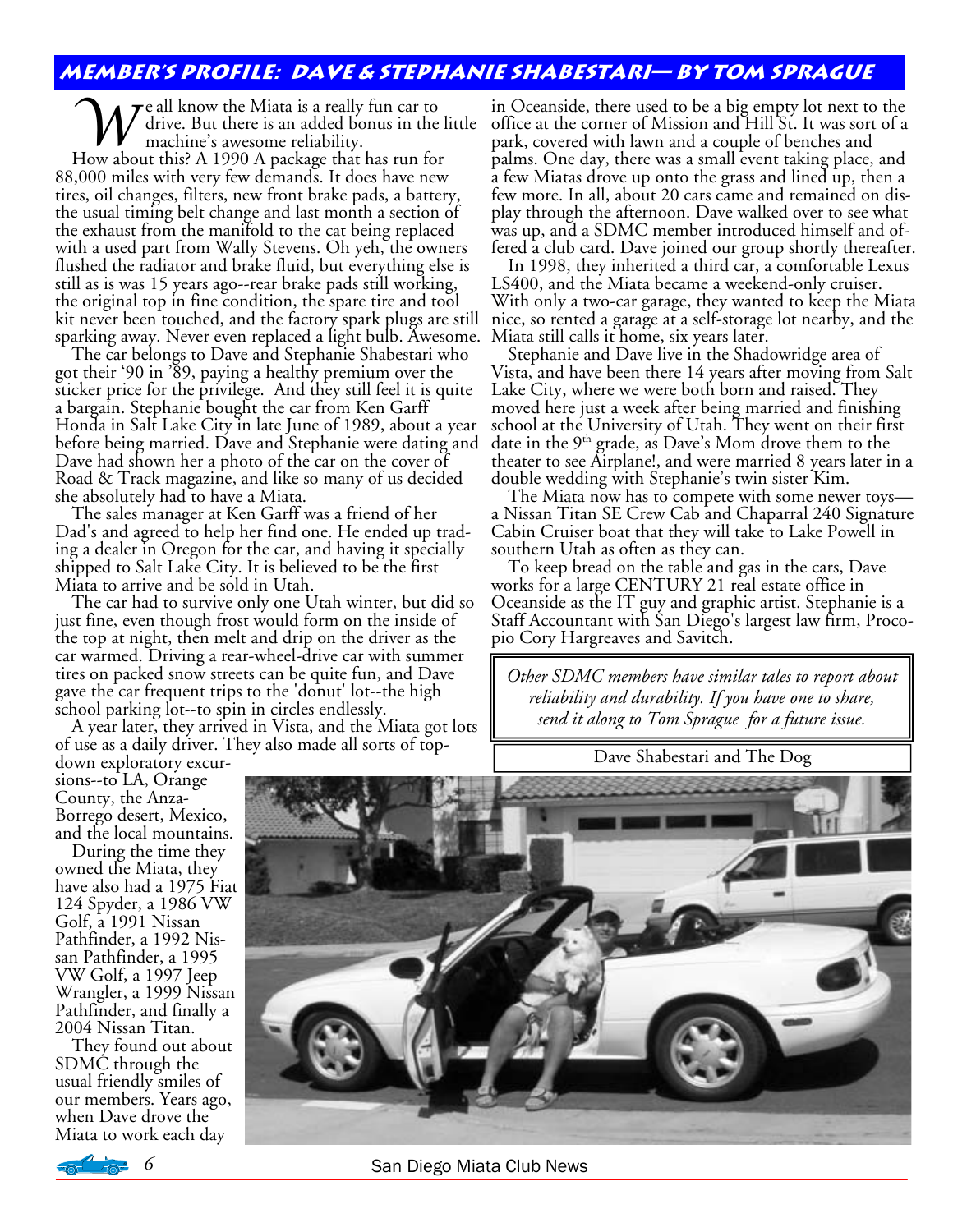## **Debbye does the santee drive-in—2004! By dustin lewis**

Vikki and I started leading this run back in 2000. We have mapped out this run for five years now and it has always been great fun. This year was no exception. This year however Vikki (my Co-Run leader) couldn't make it at the last minute. My Hubby was more than willing to help, so 22 Miatas gathered for dinner at the Chicken Pie



Shop in Poway on Saturday the  $14<sup>th</sup>$ . Friends talked, people were teased. . . well actually just Leo but that's a different story. After a great dinner of good ol' nostalgia comfort food the Miatas headed for a twisty 50-mile drive through Bandi Canyon & Wild Cat Canyon on their way to the Drive-In double feature. We even survived passing through the odorous adventure that is Ramona. This year we all voted to see "Collateral" and "Catwoman". What can ya' say…Tom for the ladies and Hallie for the fellas, it was purrrrfect! The Goodie bags were handed out, popcorn was munched and good times were had by all. Well, all those who were awake. I do believe I heard some logs being sawed in the vicinity of a Vivid Yellow LS!! As it turns out, we had two club members purchase new Miatas just hours before the run. They brought their new babies out for a little break-in drive and they were both beautiful. So, I would like to congratulate Andrew on his gorgeous new 1999 Sapphire Blue Mica 10AE and also, Jan Wagner on his Velocity Red Mica Turbo Charged Mazda Speed Beast. They're both beautiful, guys. Thanks to everyone who came out for the fun. If you missed this year's fun, we will see you next August for the 6<sup>th</sup> Annual 'Debbye Does The Santee Drive-In'!!!!

### **Calling all Members of SDMC!**

 SDMC is the official sponsor of Surf N Safari '04. That means if you are a member of SDMC, you are an official host or hostess of SNS '04. We are looking for lots and lots of volunteers. Volunteers do not have to be paid registrants of SNS '04 to serve as a volunteer. Some volunteer work will be needed prior to the event (up to a month earlier than the actual event in October.) Some volun-<br>teer work will be needed at the event. That way, you have a sneak peak at the venue and activities, without having to pay the registration fee. Of course, only<br>folks who have registered can participate in events (such as the road rallies, the<br>banquets, the dancing). But ALL volunteers will receive a



ent from everyone else that only volunteers will receive.

We are lucky to have in place a wonderful committee of folks who will do the layout and printing of the program<br>to be distributed to all registered participants. But we have a special need for someone to collect all the te

If you are interested in serving as a volunteer in any way, please send an email with your contact information TO BRENDA KAY AT BrendaKay100@yahoo.com

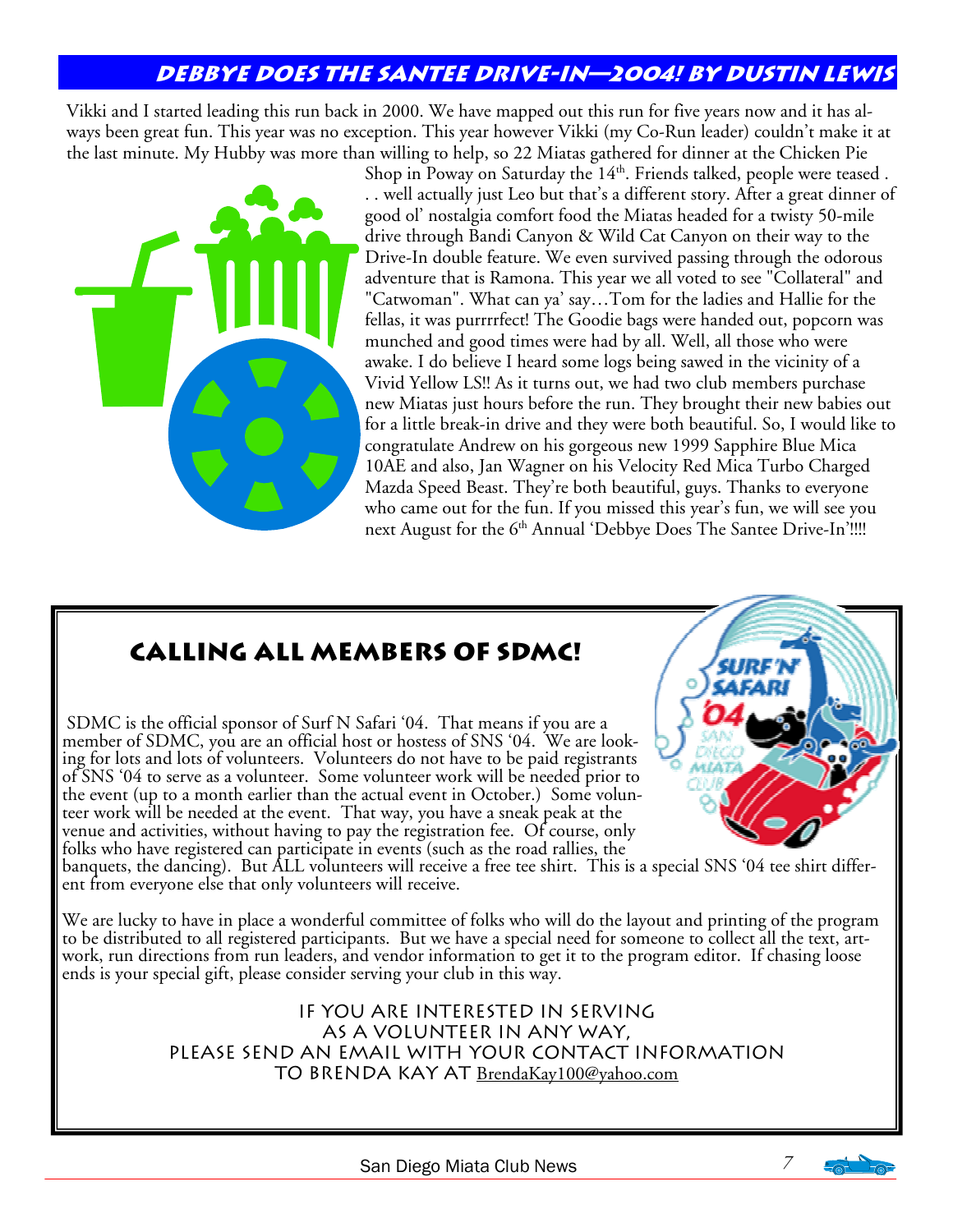# **Fun at 2004 California AUTOFEST—by Jan Wagner**

ust when I thought I'd seen – or at least heard<br>about, most every exciting form of organized a<br>mobile racing, yet another one has come along<br>The one that I've reported on most recently is<br>drifting – perhaps the fastest way about, most every exciting form of organized automobile racing, yet another one has come along. The one that I've reported on most recently is drifting – perhaps the fastest way humanly possible to wear out perfectly good sets of tires (I'm sure it is no coincidence that Yokohama and Dunlop are involved in this madness). The thick clouds of tire smoke may also be an effective way to kill mosquitoes. Whatever. Enough about drifting. Today I'm here to tell you about extreme racing. Have you heard of it yet? If not, you're in for a real treat. I'll get to that in a minute, but first I'd like to tell you a little bit about where and when I discovered it.

 I expected the event to mostly be a big car and vendor show, as well as an opportunity to drive a few pace laps around the NASCAR track at California Speedway. It was an annual event called the California AUTOFEST. I had not been before, so when I was asked to add my car to a vendor's display, I decided to brave the anticipated high heat in my un-air conditioned Miata Club Sport and drive up to Fontana to check it out.

 I should have known that this would be much more than just another car show. The organizers previewed this year's California AUTOFEST quite well when they summed up last year's version by saying: "this ten-ring circus of all things motorized featured a phenomenal range of highperformance vehicles and action events." Absolutely.

age. If you'd like to learn more go to www.carcoon.com.

 I have no doubt that there was even more to see and do but there is a limit to how much heat I will endure in the pursuit of automotive fun. Man, Fontana in the summer is H-O-T! I'm from the land of ice and snow (Canada). I don't like heat. Nevertheless, I'm very glad I went and heartily recommend this annual event. You might want to bookmark the event's Website for future reference: www.thecaliforniaclassic.com. Hopefully next year it will not be held in the peak of the summer.

 One really nice thing about California Speedway for a show like this is that it is HUGE. That fact enabled the organizers to separate out the really noisy things (like the bands) from the vendor and car show areas, and also to have enough room to do really good, on-track exhibitions of drifting and extreme racing. Free and frequent shuttles were available to take people from place to place.

 Well, I've probably teased you with extreme racing long enough, so here it is. As it is described on the XRL Extreme Racing League Hollywood Website (www.extremeracingleague.com): "Hollywood meets drag racing in the Extreme Racing League." I think this is actually a twist on the auto thrill shows that I remember going to many years ago.

 Do you remember them? Joey Chitwood's was perhaps the most famous, but there were others, too. Daring (insane?)

 In addition to exhibitions of extreme racing, the range of things to see and do included: plenty of cars, trucks, motorcycles and custom boats; charity and silent auctions; tech seminars; live (and very loud) bands; Dunlop Tire drifting demos; opportunities to drive scale model RC cars; and even a fashion show!

 Many interesting products were on display, including the "Carcoon," the "Outdoor Carcoon" and even the "Bike Bubble." Think of them as big, environmentally controlled plastic bags for car stor-



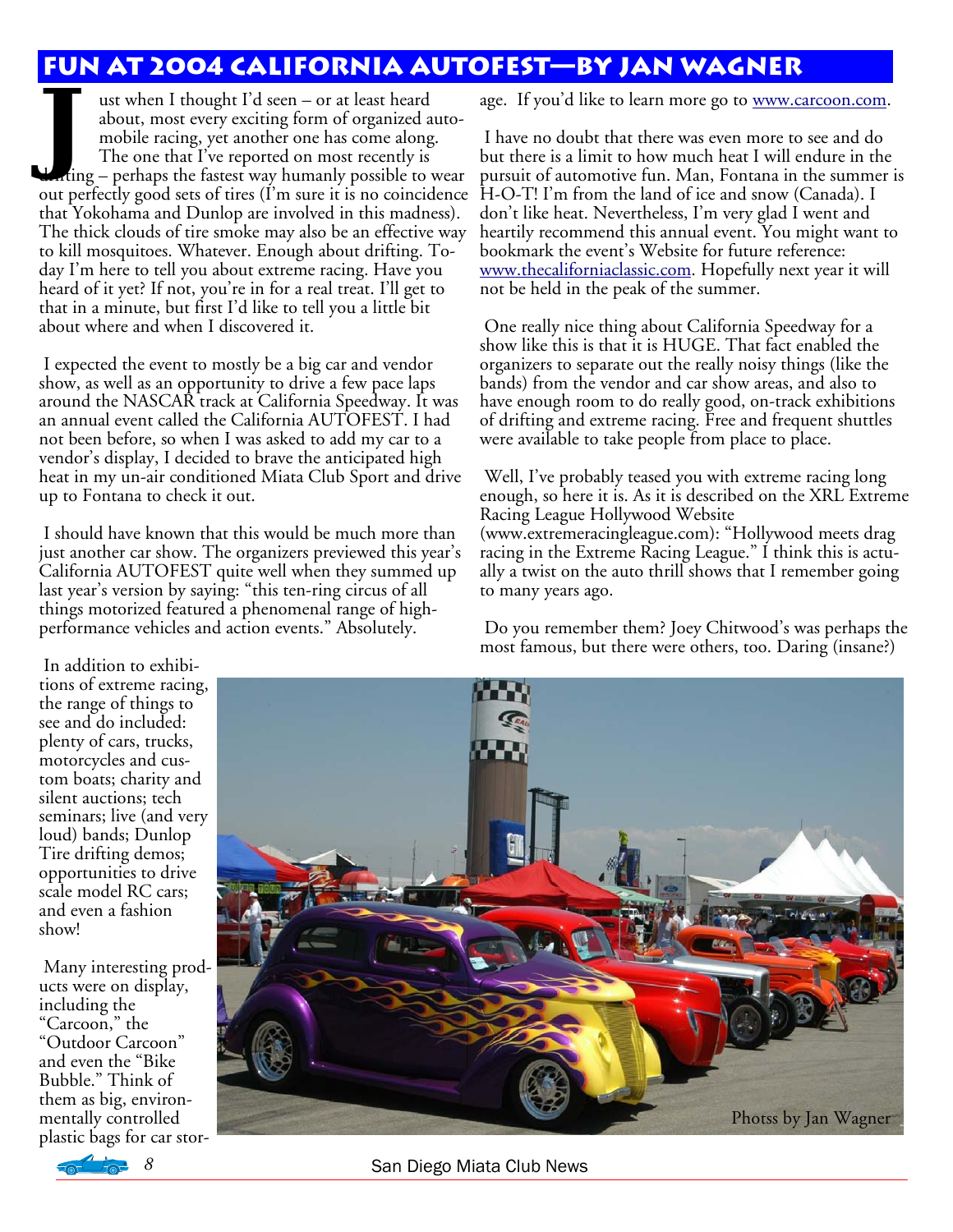

stunt drivers used to accelerate up ramps and then leap through the air in cars, jumping over other vehicles (and assorted big objects) before landing. They'd drag daredevils wearing harnesses and then release them to slide perilously through rings of fire and even, as I recall, through boxes rigged with explosive charges (the Department of Homeland Security would surely love that). They'd defy the laws of physics by getting way up on two wheels and then hold it there for what seemed like an eternity without rolling over, as the audience held their collective breath in awe of the driving skill on display.

 Last night on TV's TNT (Turner Network Television), I watched a tape delayed, two-wheeled version of one of these shows. Robbie Knievel, son of the legendary Evel Knievel, successfully jumped over several parked military airplanes on the deck of the decommissioned USS Intrepid aircraft carrier, turned floating museum, in New York Harbor (for information on the Intrepid Sea, Air & Space Museum and its incredible collection, which includes an actual Concorde, visit www.intrepidmuseum.org). Then I enjoyed a new, made-for-television movie about Evel Knievel.

 Such is the history behind extreme racing, which takes some of its elements from these stunt shows and then doubles the action by adding racing to the mix. Do you think I'm exaggerating? Hardly. Take a look at the occupations of the first few drivers profiled on the XRL Extreme Racing League Website: Professional Stuntman, Stuntman, Stuntman, Stuntman (and Panoz Racing Instructor) and Stunt Performer. These guys – and gals, are really good. The points leader going into the round I saw was a woman!

 By their own description, "the XRL's Pro Extreme class is a sprint race between two cars involving obstacles and stunt driving skills. As auto racing goes, the XRL involves fast acceleration, cornering, braking and ground pounding. And like no other form of auto racing, the XRL involves a considerable degree of trick or stunt driving elements."

 "THE START: Two cars paired up on starting line. Flag start."

 "THE TAKE OFF: Cars accelerate for 75 feet and ″ slalom″ through a chicane of 55 gallon barrels."

 "THE STRAIGHTAWAY: Having cleared chicane, cars full throttle accelerate down the track for 400 plus feet…"

 "THE 180 BARRELS: In each car's lane is a single barrel. Cars do a 180-hairpin slide around respective barrels and race back the other way."

 "THE RAMP: Enroute to the finish, cars must negotiate a ramp with either right or left side two wheels, depending on respective lane."

 "THE FINISH: One hundred feet from the ramp is the finish… Each lane has a suspended 10″ diameter rubber ″ jolly ball″ . First car to contact respective jolly ball is the winner. HOWEVER, 15 feet beyond each jolly ball is a wall of barrels… Cars may not knock any of these barrels over. To do so is to be DQ'd/DNF'd and the slower car gets the win for that run."

 Extreme racing is a real hoot to watch. I liked "THE RAMP" the best. I swear the cars came close to rolling over – sometimes side-by-side. You've got to see this for yourself. I want to see it again. Upcoming XRL extreme races in 2004 are scheduled to take place on the evenings of August  $14<sup>th</sup>$  and Sept. 25<sup>th</sup> at Irwindale, and later at Willow Springs and the Los Angeles County Raceway. I say WA-HOO!

 The XRL Extreme Racing League is partnered with The National Veterans Foundation.

Until next time…

**©** 2004 Jan R. Wagner – #111 AutoMatters E-mail: AutoMatters@yahoo.com Used by permission



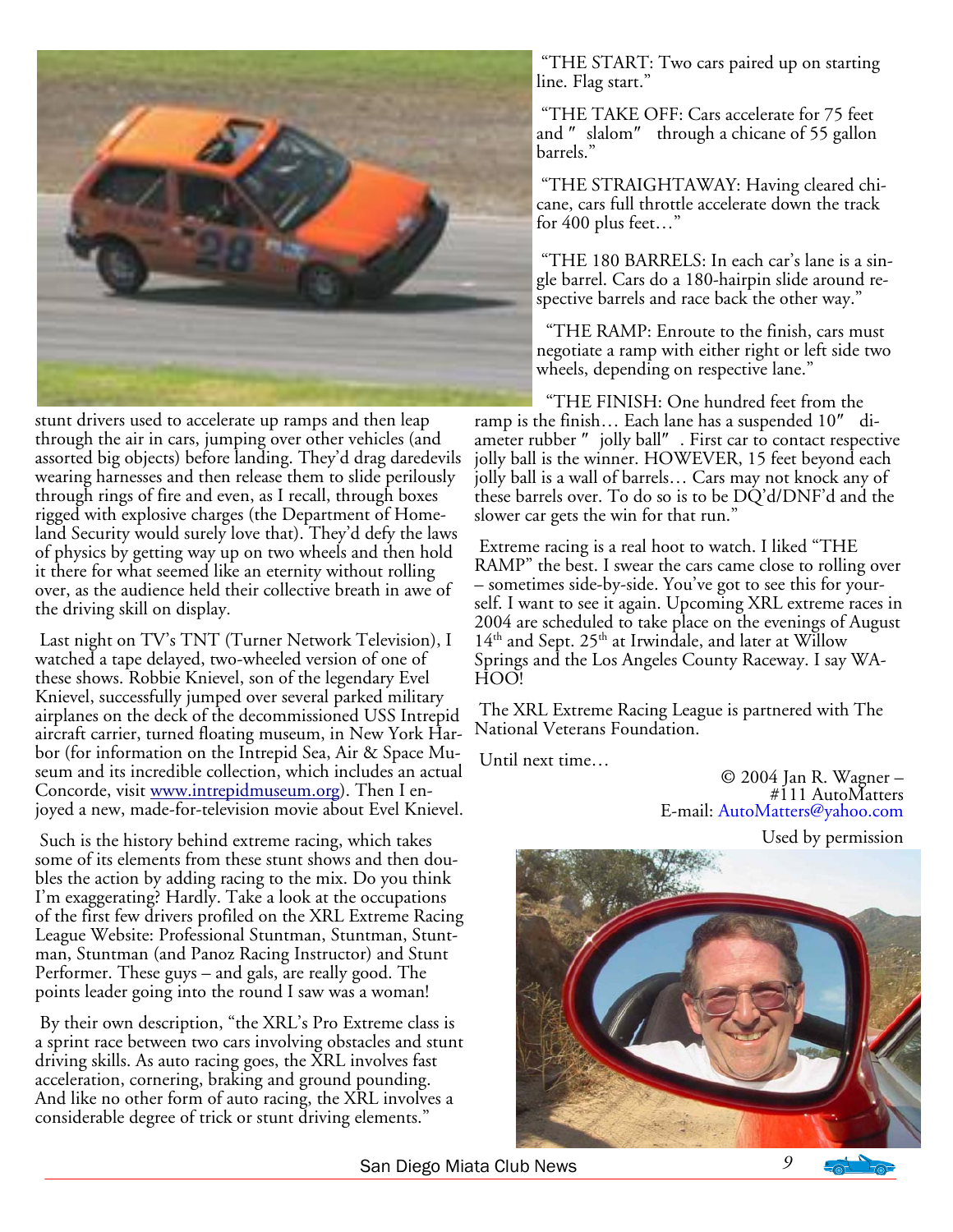### **membership information—mary martin and judy ryan**

#### **New Members**

**As of August 17, 2004 there are 315 memberships (117 single, 198 dual) and a total of 513 members.** 

**Welcome to our newest members since last newsletter: (9)** 

Evelyn Crosby **Oceanside** 1999 10AE Saphire Blue

Thomas (Tom) Giammaria Escondido 2000 Red Base

Eric & Claire Johnson Oceanside 1995 White Popular Equp pkg

Arthur Mitchell La Mesa 1990 Red

Diedra & Rodney Packwood Escondido 1990 White A pkg

Mike & Andi Schwartz San Diego 1994 Black C pkg

Greg Sherman Vista 1999 White

Jerry Standefer San Diego 2004 Titanium Mazdaspeed

Gene & Bonnie Streeter Chula Vista 2004 Mica Red Mazda Speed

### **Membership Statistics**

81 Red 52 White 29 Black 26 Silver 14 Emerald Green 11 BRG 11 Montego Blue 13 Yellow 9 Twilight Blue 11 Sapphire Blue 9 Mahogany 8 Mariner Blue 5 Marina Green 10 Titanium 6 Crystal Blue 4 Laguna Blue 5 Garnet 4 Midnight Blue 4 Starlight Blue 3 Strato Blue 2 Merlot 2 Splash Green 1 Evolution Orange 1 Laser Blue 1 Teal (custom) 8 Unreported

### **Badges?**

 ${\mathcal H}$  ave you wondered how to get<br>those nifty engraved plastic name badges that have been turning up on members at the latest events? They are available for a mere \$6.50 each, including shipping to your home, from VICKY KRUEGER. You will need to give her cash up front, as the badges need to be paid for in advance. Lots of colors are available to match your Miata. See Vicky at a monthly meeting or e-mail her at vicky@teamvoodoo.com.

### **Renewing members (since last newsletter)**

Walt Arnold Richard Best Jim & Charlene Brokaw Ricardo Da Rosa Joe & Diane Garrison Leonard & Lois Garth Zaldy Gozalo Arthur L. Hamilton Sally & "MG" Hill Robert Holland Carol Schwartz Cynthia S. Jones Craig & Jessica Julian Barry & Nancee Kershaw Michael & Cindy Knapp

Fred Lerner

 Louis Misko Amy Del Nagro

Fredrick & Lina Overman

Cindy Paloma

Ludwig Puchmayer

Samuel Ramey

 Frank Rimmer Charm Johnson

Steve Robbins

Jennifer Roth

Alex & Lulette Sarko

Jim Schmedake

Anthony Wilde

Karen & Tra Wood

Woody & Maggi Woodhouse

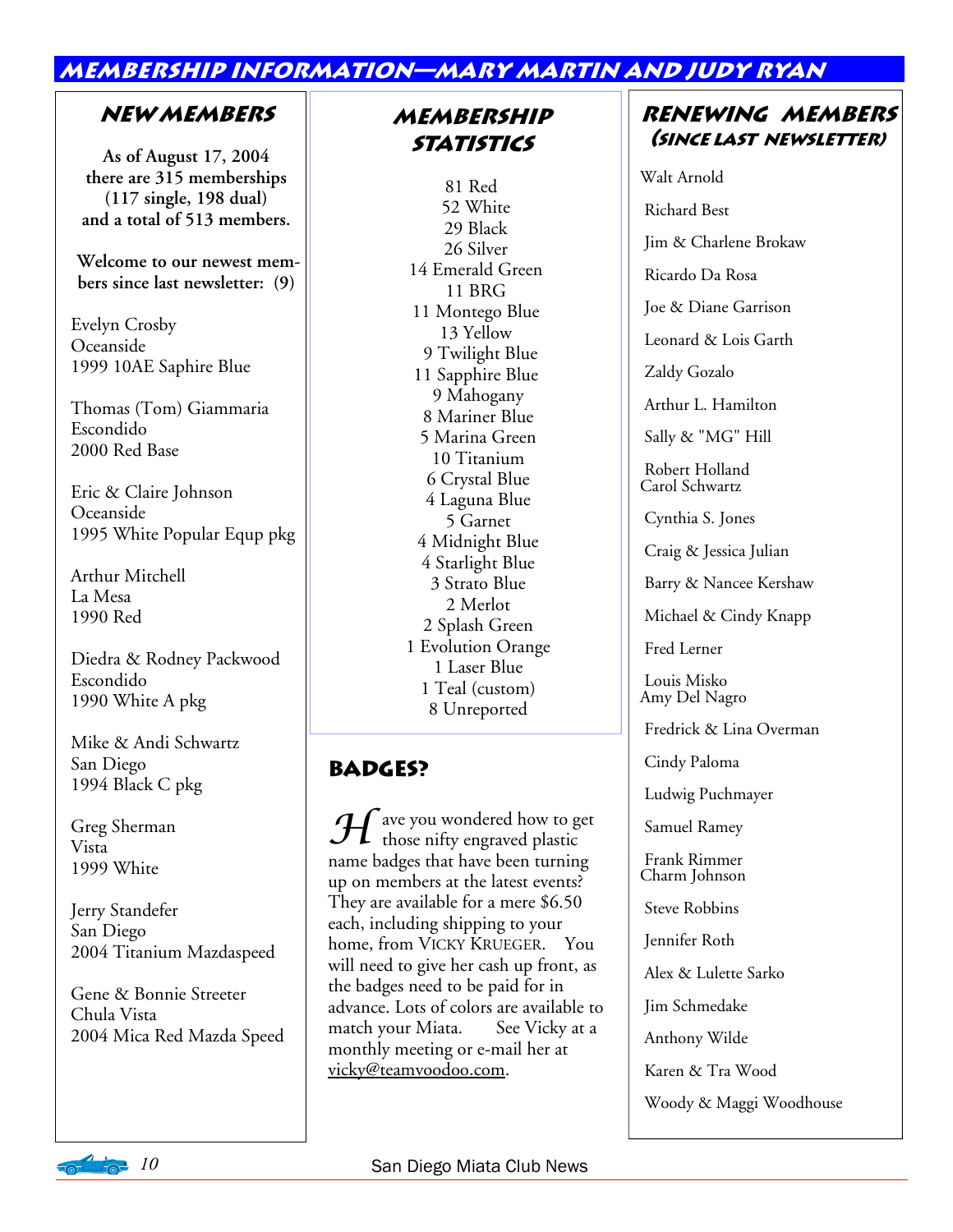# **Classified Ads**



Classified ad space is provided free of charge to **members only**. Ads must include your first and last name, telephone number, and email address with each submission. Must agree with current club roster.

**Send to:**  newsletter@sandiegomiataclub.org

**For Sale:** from a 1994 Brilliant Black: Miata Mesh Grill with Logo \$15.00, Left & Right Tail Light Assembly \$40.00, Sun visors \$10.00, Tan Floor mats used \$20, Black Gas Bib \$5.00, front left & right Turn Signal Assembly \$40.00, Rear View Mirror \$5.00, BSP Tan Leather Style Bar Cover \$10.00,Brass and Chrome License Plate Frame with Logo \$10.00, Eye Ball Vents Set of 4 \$20, 4 Side Markers \$20.00, Parking Brake Handle \$2.00, Gas Lid \$20.00, Oris Windscreen Case \$2.00, Miata Logo Factory Bra Used \$20.00, OEM Shift knob \$1.00 Stan Fry (909) 780-3963 or seagalfan4life@yahoo.com

**For Sale:** 1999 Emerald Green with a Red Stripe, 61,000 miles \$10,000 OBO. Evenings: 760-796-7704 or email: rndramz@hotmail.com Donna Ramsey

**For Sale:** 1990 White, base model Miata, AM/FM cassette, 5 speed, No A/C. New engine at 100,000 miles. Runs strong. Comes with Stylebar, tonneau cover, chassis braces and SDMC magnetics. Recently tuned

with new timing belt and smogged. This car was responsible for 5 Dam Runs. Must sell as our other sports car must take its place in the garage. \$3200 OBO. Contact John & Joyce Richardson. 909-696-1892 or at miatajuan@hotmail.com

**For Sale:** '77 MGB Lots of extra parts, short block, Head, overdrive tranny, 60amp alternator, Intake/exhaust manifold. extra carburetors. New catalytic converter. and more. Car in running order, Recent smog, Compression 135 across. Lots of new parts John @ 760-789-8199 Stjohn55@sbcglobal.net

**For Sale:** 2001 silver Miata. MX-5 - 5 speed 43,000 miles. Great condition. Just off warranty. Need larger car. call (619) 449-5626 or email foxlaw@cox.net

**For Sale:** 1994 MAZDA MIATA - 4 cyl, 5spd, ps, pb, ac, p/mirrors, stereo am/fm/cd, M - new tires, new paint (deep blue), w/tan leather. 95K, \$5350/OBO, Call Patrick (760) 753-5440 or tchvlvh@yahoo.com.

**For Sale:** New and unused Blue and Black B&I Carbon fiber dash kit applicable to model years '90-'93. This kit is brand new, in the box, and is the best quality on the market. It's blue and black woven together, and it looks just insane in the light. Make a reasonable offer, and it is yours. Was \$370 new. I will take any reasonable offer, so come and get it. Email me for detailed pics. I would prefer a local buyer, yet if you want it shipped, I will do so, as long as you pay for the shipping costs, and it is expensive to ship a flat item like this one, at least \$30, so keep that in mind. Location: Cardiff. Michael Adcock (760) 436-8311, machmx5@adelphia.net

**For Sale:** 1992 Viscous Limited Slip

Differential. Includes half-shafts and driveshaft,

\$50. Racing Beat original 2-point Style Bar, \$20. For details, call Robert Holland at 858-541-0935 or email at jtbob@teamvoodoo.com

**For Sale:** 1990 Miata aluminum wheels very good condition - \$20 each. Leather steering with air bag in excellent condition, make offer. Tom Tratar 619 501- 2785 ttratar@cox.net

**For Sale:** 2003 Miata Shinsen 5-spd, titanium body, blue top, 5-yr/50kmile warranty; cruise, alloys, AC,CD,PW,PL, Karr Alarm, Lojack; 6300miles. Beautiful car, like brand new. Job transfer, must sell. \$20k/obo. Judy Zarevich 619-282-2251 Mon-Fri 8am-6pm/858- 484-6183 evenings and weekends JZarevich@moderncontinental.com

**For Sale:** Jackson header for a 94 and Hi flow cat, also have 94 1.8 liter engine, transmission, body and mechanical parts from `90, `92, `94, 96 and a complete interior and top from a 99 10AE and various parts. Wally, (619) 232-2801 ext 313, 234-

2858, or wallymiata@juno.com

**For Sale:** Parts from my '91 with 125K Miles, Strong Engine, 5-Speed Gear Box & Differential (With Prop Shaft & Axles) - Call for Details-Rick 619-702- 8077 or e-mail maigaberzins@aol.com

**B**uying or selling your Miata or Miata accessories? You can do it for *free* on Miatamart— the MIATA FOR SALE – web site, run by SDMC member RAI-NER MUELLER. Check it out at www.miatamart.com.